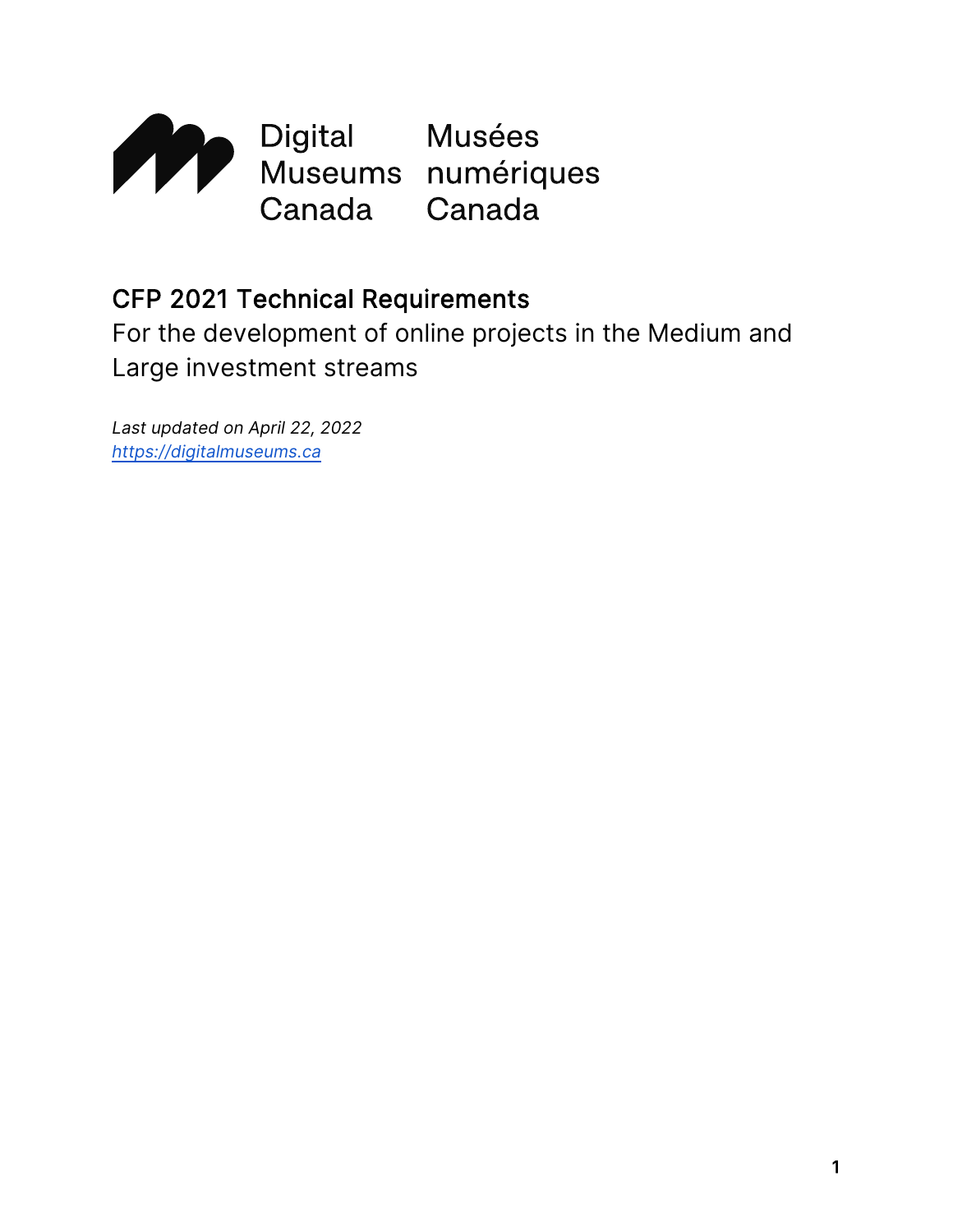Technical Requirements – April 2022



# Table of Contents

| A) ACCESSIBILITY                                                       | 6                   |
|------------------------------------------------------------------------|---------------------|
| 1. The product must be PERCEIVABLE<br>2. The product must be OPERABLE  | 6<br>$\overline{7}$ |
| 3. The product must be UNDERSTANDABLE<br>4. The product must be ROBUST | 8<br>9              |
| <b>B) BEST PRACTICES</b>                                               | 11                  |
| 1. Responsive Design                                                   | 11                  |
| 2. Progressive Enhancement                                             | 11                  |
| 3. Transport Layer Security (TLS)                                      | 13                  |
| 4. Search Engine Optimization (SEO)                                    | 13                  |
| <b>C) CONTENT ELEMENTS</b>                                             | 14                  |
| 1. Home Page                                                           | 14                  |
| 2. Copyright                                                           | 14                  |
| 3. Credits Page                                                        | 14                  |
| 4. Feedback Form                                                       | 15                  |
| 5. Sitemap Page                                                        | 16                  |
| 6. Multilingual Support                                                | 16                  |
| 7. DMC Logo                                                            | 17                  |
| 8. Web Analytics                                                       | 18                  |
| 9. Password Protection                                                 | 18                  |
| D) PERFORMANCE                                                         | 19                  |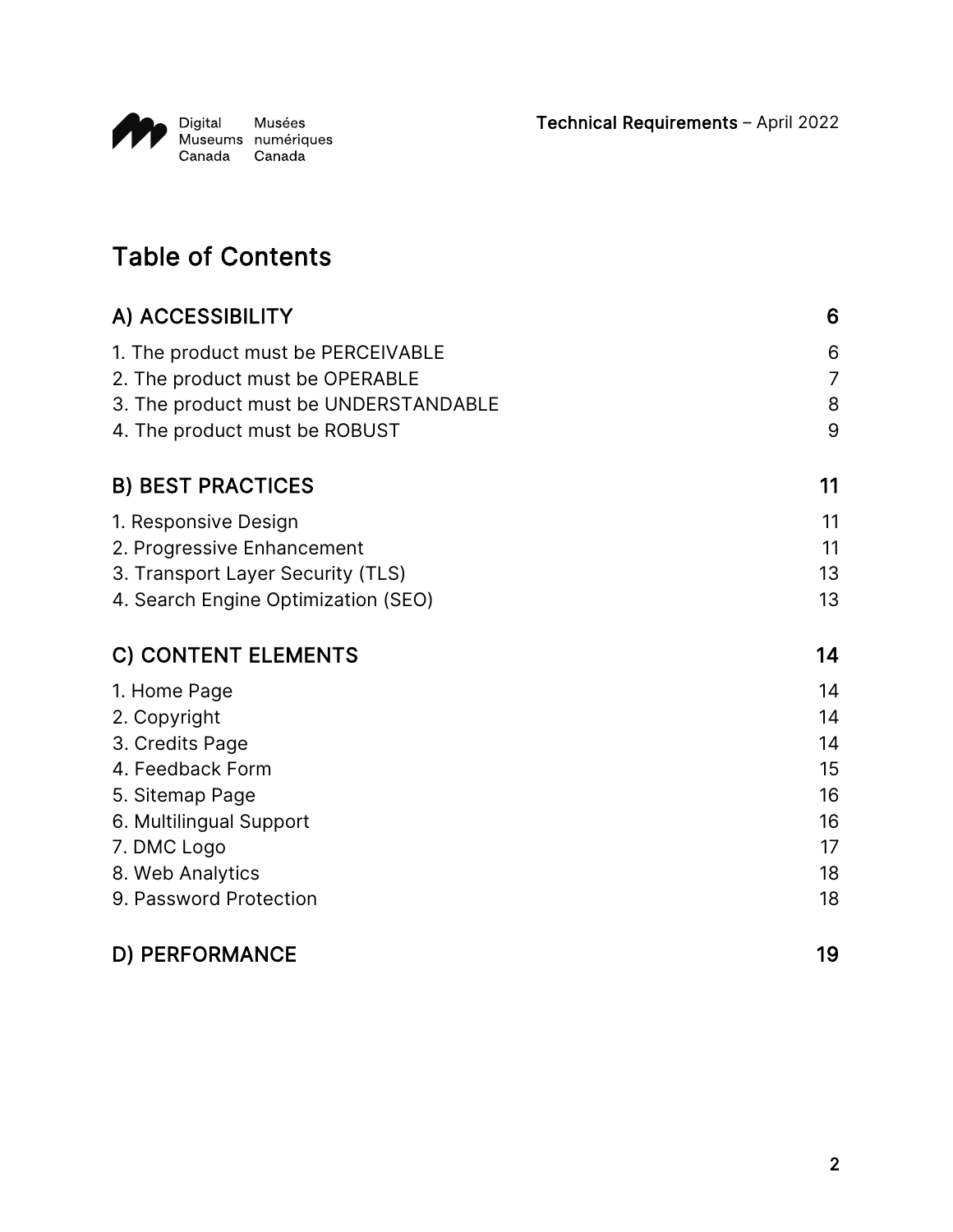

#### **Notes on terminology**

- MUST: This word indicates an absolute requirement.
- MUST NOT: This phrase indicates an absolute prohibition.
- NOT: This word indicates an absolute exclusion.
- SHOULD: This word indicates a recommended course of action that may in some circumstances be ignored, the full implications of which must be understood before implementing such a course of action.
- SHOULD NOT: This phrase indicates a course of action that is not recommended, but in some circumstances is permitted, the full implications of which must be understood before implementing such a course of action.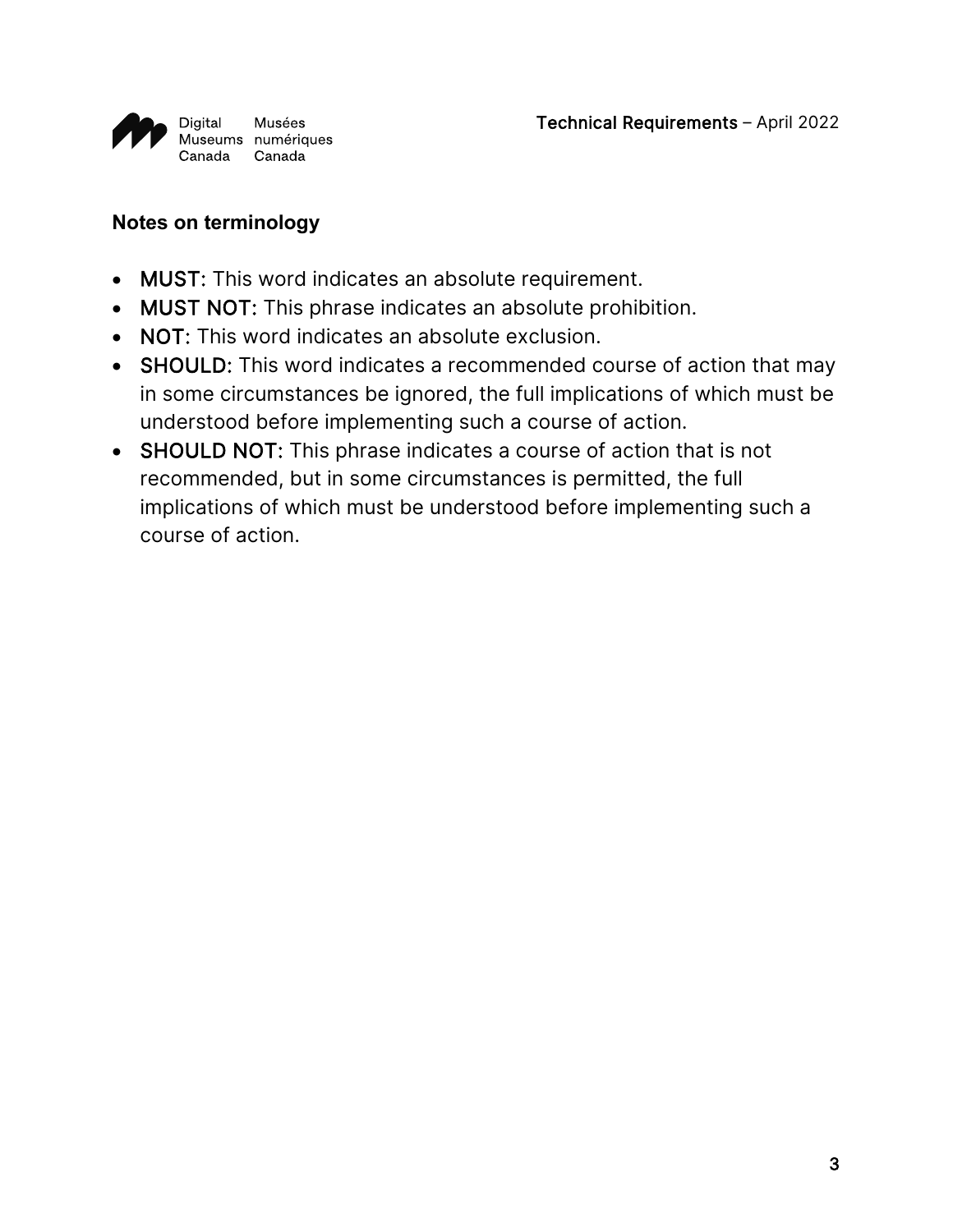

#### **Purpose**

The primary goal of the Digital Museums Canada (DMC) investment program with respect to technical requirements is to ensure a rich and engaging experience that is also barrier-free. Regardless of the user's capabilities and the platforms, devices or technologies used (implicit or explicit), a suitable experience is available. Online projects that follow these standards in their development and delivery are more resilient. This enhanced ability to uphold present and future technologies strengthens and extends the project's digital life and availability to users.

We are committed to:

- stay informed about and integrate best practices for making online content accessible
- work with other organizations to find accessible solutions for their projects
- support the use of web accessibility standards
- meet the AA compliance level of the World Wide Web Consortium's (W3C) Web Content Accessibility Guidelines 2.1 (WCAG 2.1)
- hold projects to as high a level of accessibility standards as can be achieved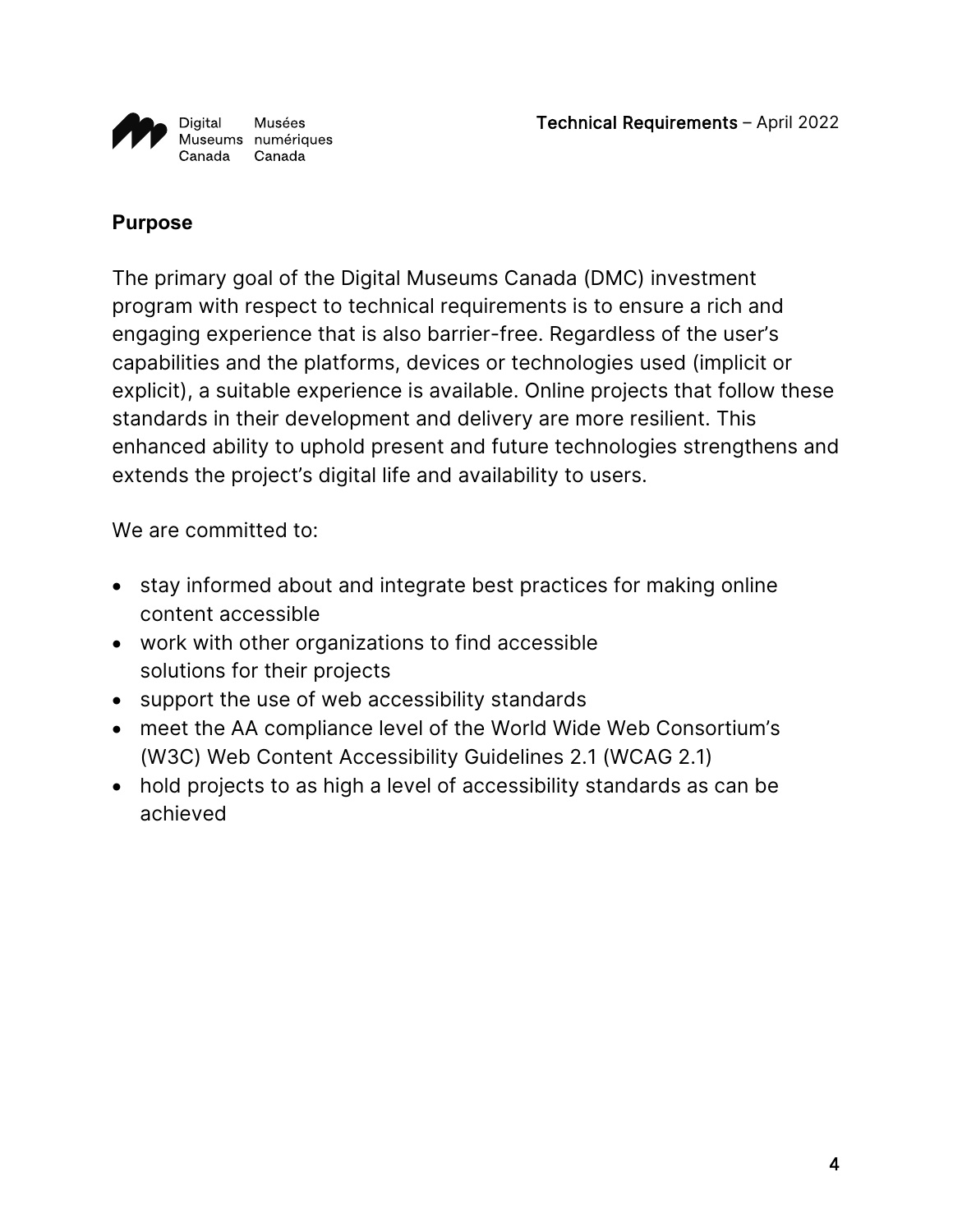

We believe that:

- the website and projects SHOULD strive to offer a barrierfree experience for all users
- accessibility is the outcome of inclusive and thoughtful user experience design
- an accessible project will benefit all users regardless of their ability and the devices they use to access the content
- you don't need to reinvent the wheel, helpful resources are available

Note: It is strongly recommended that you share this document with your technical team and make sure they have a solid understanding of its contents before you embark on your online project. See our recommendations on [How to Choose a Web Development Team.](https://www.digitalmuseums.ca/help-and-resources/toolbox/resources/sous-page-toolbox/)<sup>[\[1\]](#page-18-1)</sup>

#### A word about certain technologies

It is acceptable for online projects to use emerging technologies or technologies that provide extended website functionality. However, these technologies must be compliant with WCAG 2.1 AA and DMC technical requirements. If an element is not WCAG compliant, it SHOULD degrade gracefully while providing the user with explicit access to an equally effective alternate version. Graceful degradation means that your site continues to operate even when viewed with less-than-optimal software in which advanced features don't work.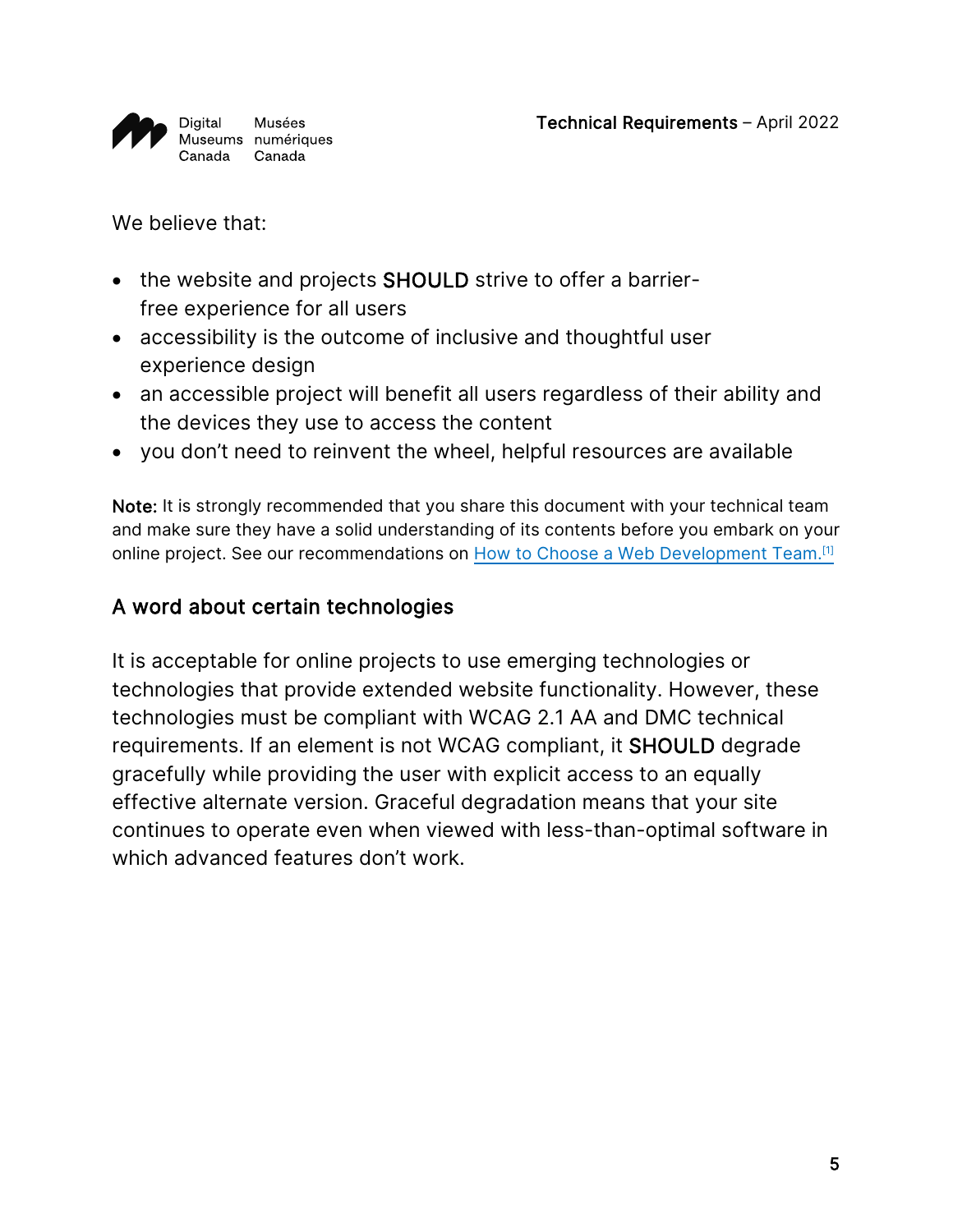

# <span id="page-5-0"></span>A) ACCESSIBILITY

### <span id="page-5-1"></span>1. The product must be PERCEIVABLE

Information and user interface components MUST be presentable to users in ways they can perceive. Online projects MUST comply with all success criteria up to and including WCAG 2.1 Level AA, related to the perceivable principle. [Full details and success criteria can be found here.](http://www.w3.org/TR/2008/REC-WCAG20-20081211/#perceivable)<sup>[\[2\]](#page-18-2)</sup>

- Text alternatives MUST be provided for any non-text content so that it can be changed into other needed forms, such as large print, braille, speech, symbols, or simpler language.
- Alternatives for time-based multimedia (such as video and audio) MUST be provided. For all audio and video, the following accessibility requirements are expected:
	- o variable source file formats
	- o SHOULD NOT start automatically (If they do, there MUST be a clear way to stop or dismiss it)
	- o MUST have a transcript
	- o MUST have closed captions where appropriate
	- o MUST have controls at least for starting, pausing, stopping, restarting and volume levels including mute
	- o SHOULD have duration indicated on the page.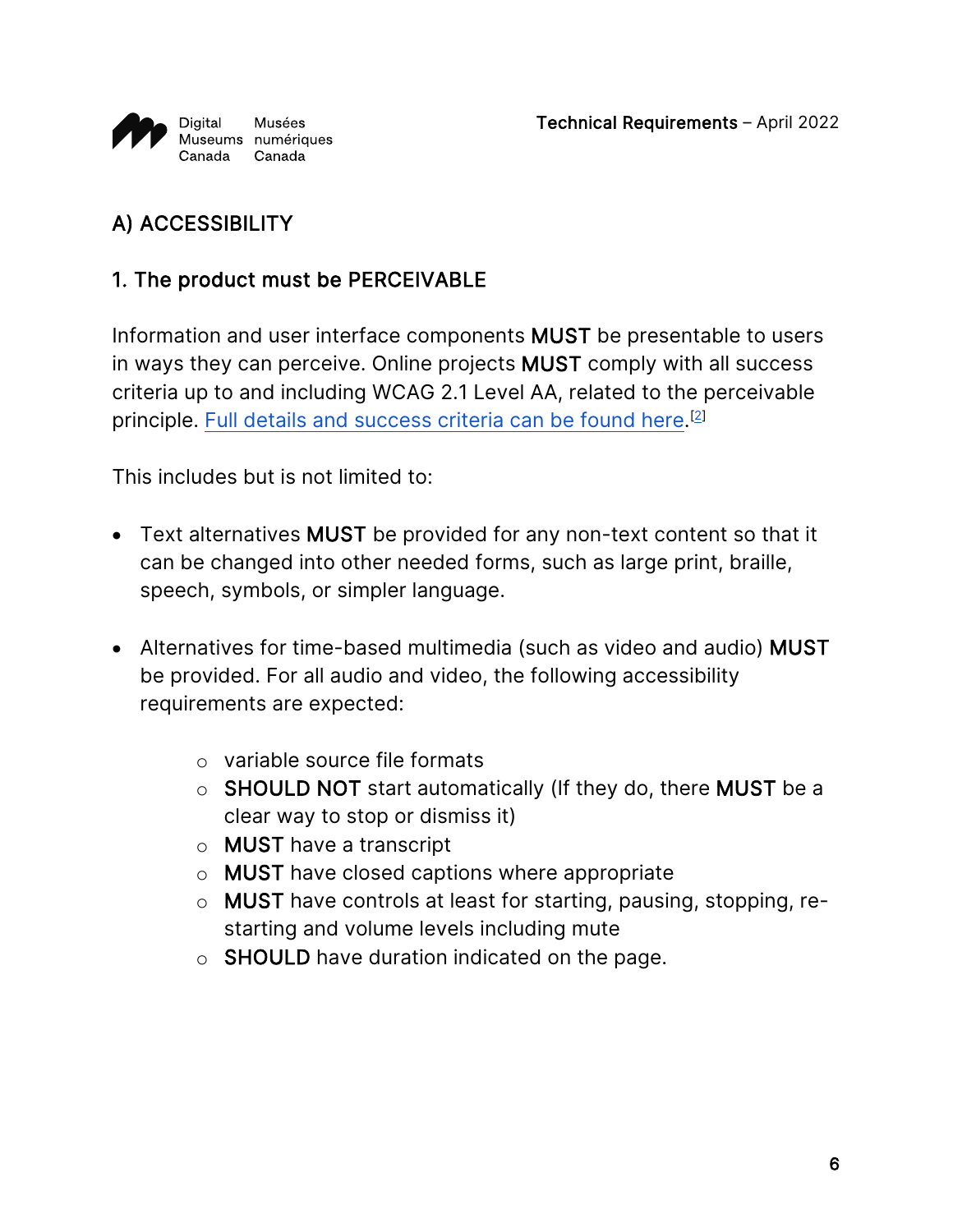

- The visual presentation of text and images of text MUST meet the minimum requirements for colour contrast as per [WCAG's 1.4.3 Contrast](https://www.w3.org/TR/UNDERSTANDING-WCAG20/visual-audio-contrast-contrast.html)  [\(Minimum\) success criterion.](https://www.w3.org/TR/UNDERSTANDING-WCAG20/visual-audio-contrast-contrast.html)<sup>[\[3\]](#page-18-3)</sup>
- Information, structure, and relationships **SHOULD** be conveyed through presentation and coded accordingly. When the sequence in which content is presented affects its meaning, a correct reading sequence SHOULD be in place.

### <span id="page-6-0"></span>2. The product must be OPERABLE

User interface components and navigation MUST be operable. Online projects MUST comply with all success criteria up to and including WCAG 2.1 Level AA, related to the operable principle. [Full details and success](http://www.w3.org/TR/2008/REC-WCAG20-20081211/#operable)  [criteria can be found here.](http://www.w3.org/TR/2008/REC-WCAG20-20081211/#operable) [\[4\]](#page-18-4)

- All functionality MUST be keyboard accessible. This requirement includes video and audio controls, navigational aids, and the means to fill out online forms.
- Any keyboard operable user interface MUST have a mode of operation where the keyboard focus indicator is clearly visible and consistent from browser to browser. The default focus indicator built into browsers SHOULD NOT be relied upon.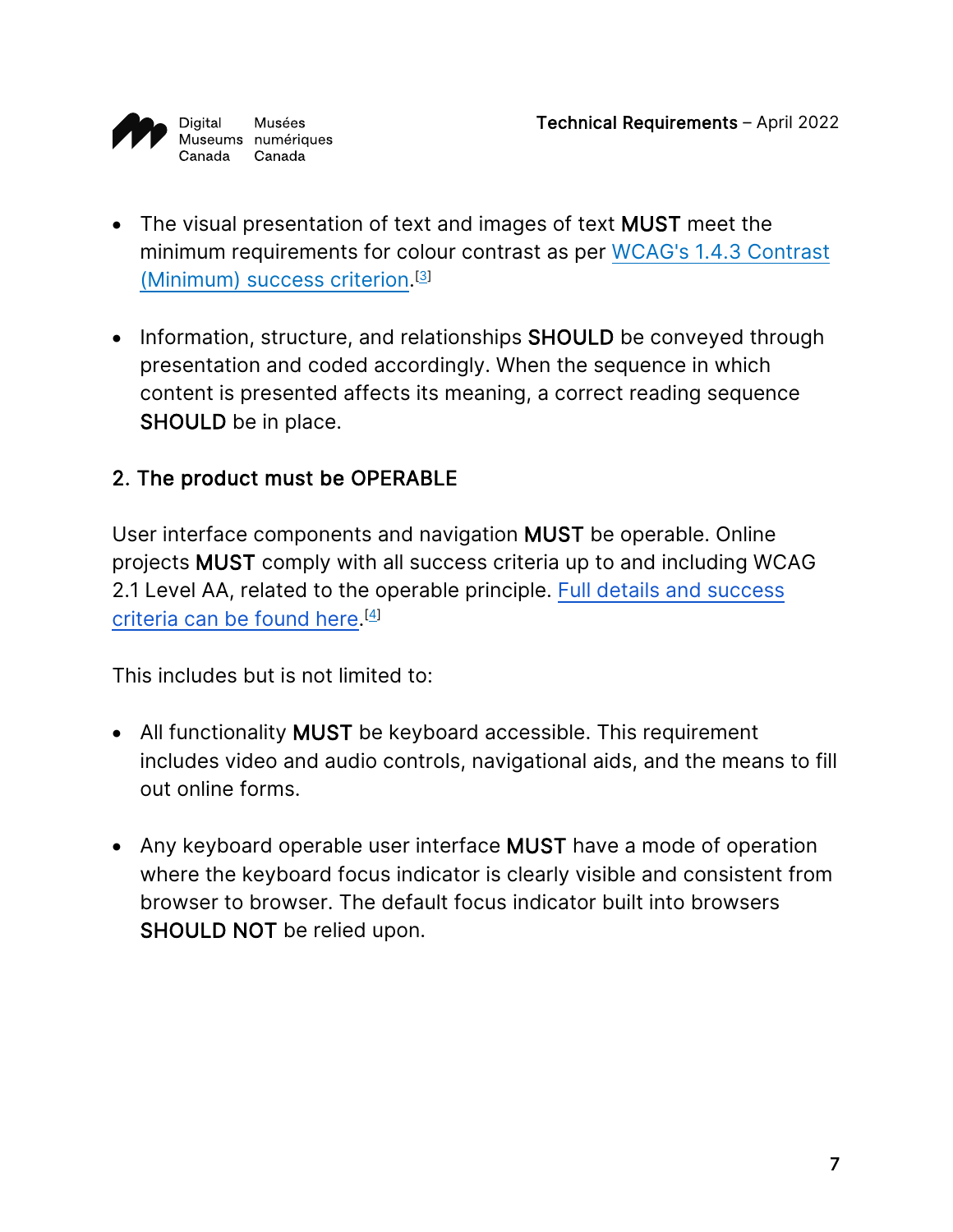

• To help users navigate, find content, and determine where they are in online projects, add links and targets to bypass blocks of content and navigation through the various fields, objects, and controls on the page MUST be presented in a logical order. This order MUST remain consistent and usable when keyboard tabulation order is used.

### <span id="page-7-0"></span>3. The product must be UNDERSTANDABLE

User interface operation and information MUST be understandable. Online projects MUST comply with all success criteria up to and including WCAG 2.1 Level AA, related to the understandable principle. [Full details and](http://www.w3.org/TR/2008/REC-WCAG20-20081211/#understandable)  [success criteria can be found here.](http://www.w3.org/TR/2008/REC-WCAG20-20081211/#understandable) [\[5\]](#page-18-2)

- Web pages MUST appear and operate in predictable ways by providing consistent navigation and identification. The site MUST NOT open multiple windows or pop-ups, create periodically auto-refreshing pages, or redirect pages automatically. When the state of the page changes, the URL MUST be adjusted so that each location is unique and identifiable.
- Semantic markup  $(\text{ch1 } / >, \text{ch2 } / >, \text{sem}/ >, \text{ch4})$ ,  $(\text{ch1 } / >, \text{eth})$  MUST only be used to convey meaning (for example, to convey the semantics) of content, rather than to add visual style.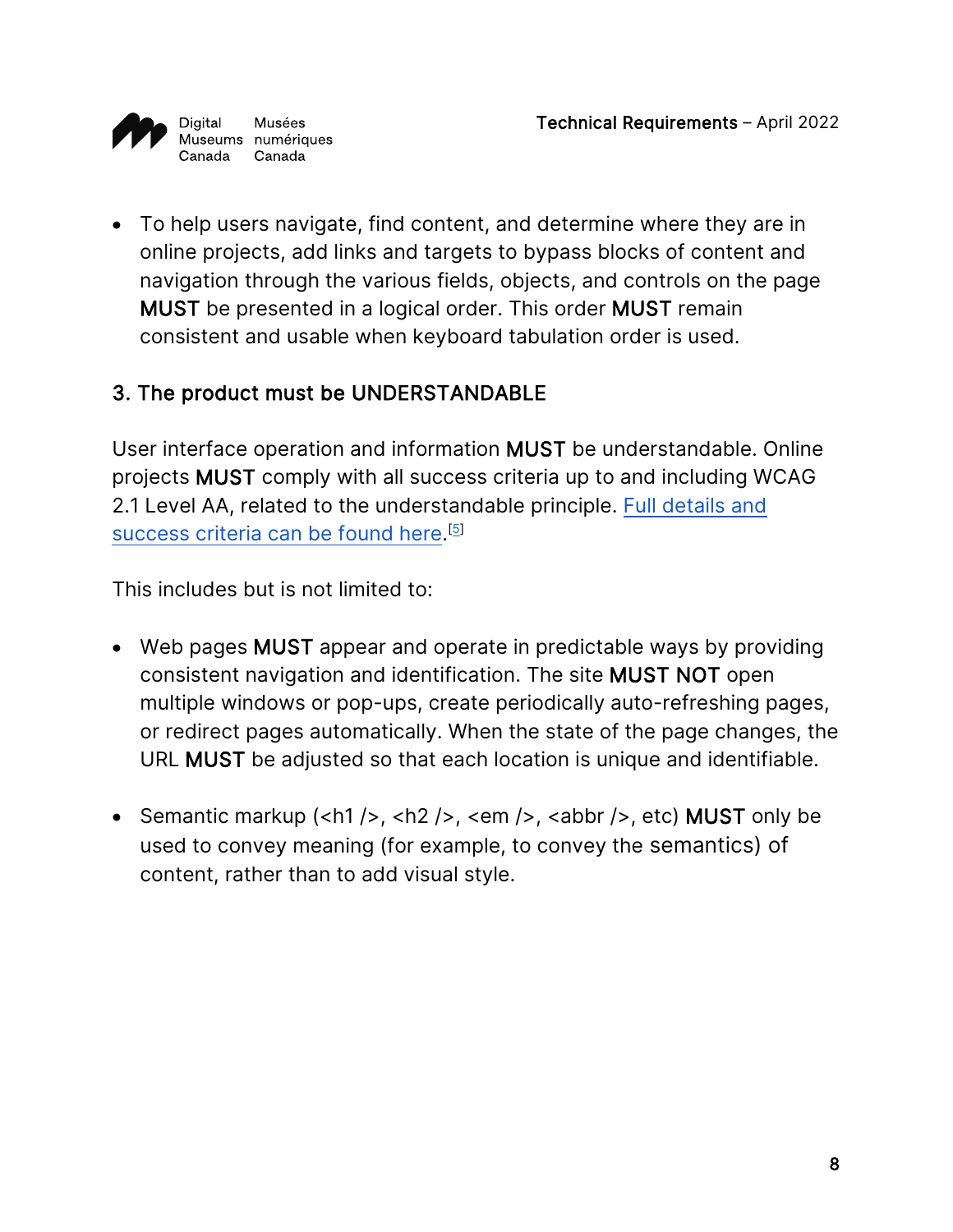

• Text MUST be readable and understandable. This is achieved by identifying the language the page is in, identifying text displayed in another language, and providing the expanded form or meaning of abbreviation/acronyms.

Note: This is a WCAG 2.1 Level AAA item that DMC is including.

- Web pages MUST appear and operate in predictable ways by providing consistent navigation and identification. Examples: On mobile devices, the site MUST NOT open multiple windows or pop-ups, create periodically auto-refreshing pages, or redirect pages automatically.
- Form fields MUST have clear labels and instructions. Mechanisms MUST be put in place to ensure form error prevention, identification and suggestion for recovery and correction.

### <span id="page-8-0"></span>4. The product must be ROBUST

Content MUST be robust enough that it can be interpreted reliably by a wide variety of user agents, including assistive technologies. Online projects MUST comply with all success criteria up to and including WCAG 2.1 Level AA, related to the robust principle. [Full details and success criteria](http://www.w3.org/TR/2008/REC-WCAG20-20081211/#robust)  [can be found here.](http://www.w3.org/TR/2008/REC-WCAG20-20081211/#robust)<sup>[\[6\]](#page-18-5)</sup>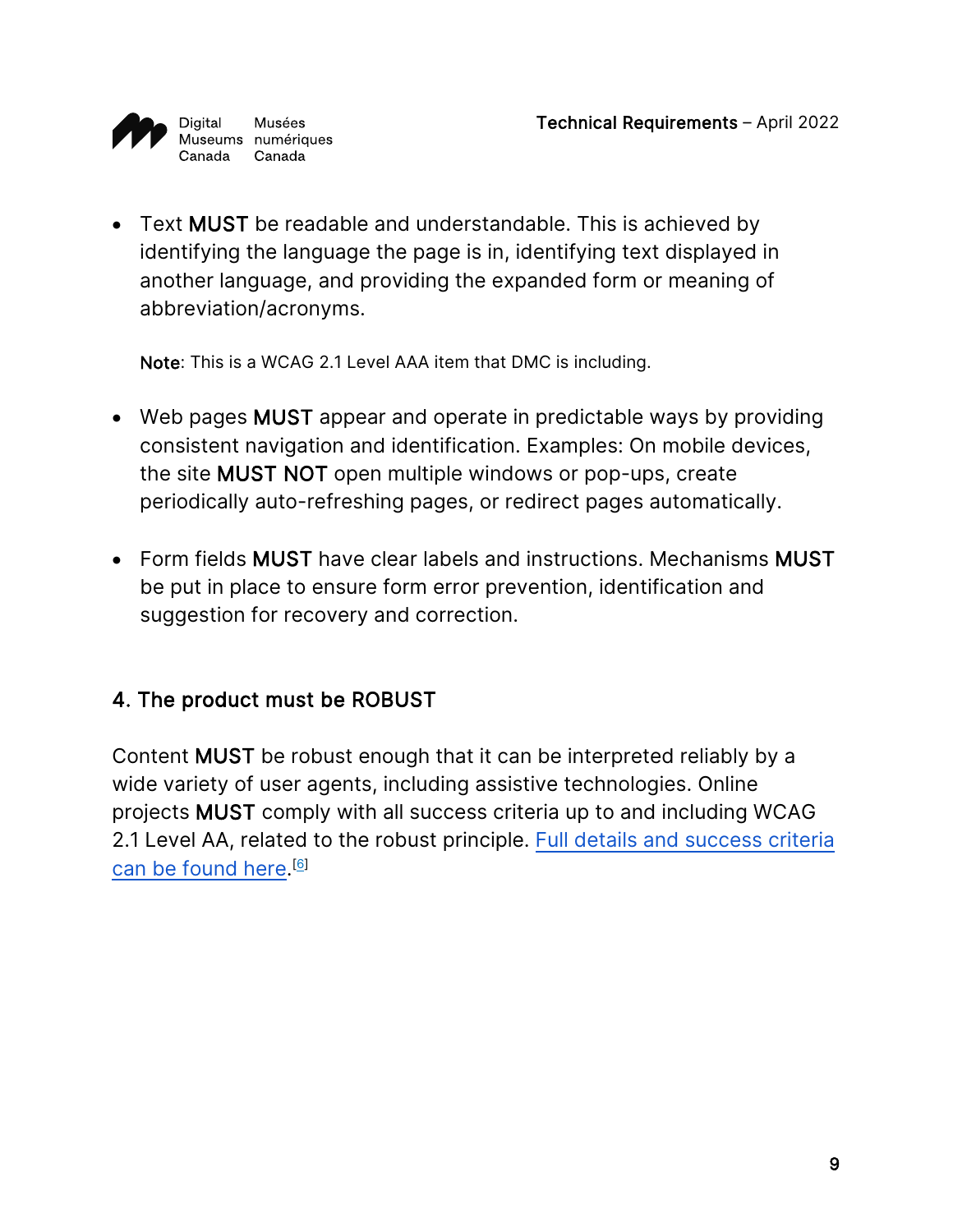

- Projects MUST be compatible with Mac, Windows, iOS and Android.
- Projects MUST be identically functional and compatible on top market share iOS and Android phones dating back at least 2 years from present date.
- Projects MUST be mostly functional and compatible on top market share iOS and Android phones dating back 4 years or more from present date.
- Projects MUST be identically functional and compatible on top market share browsers (Chrome, Firefox, Safari, Edge) dating back at least 2 years from latest stable version.
- Projects MUST be mostly functional and compatible on top market share browsers (Chrome, Firefox, Safari, Edge) dating back 4 years from latest stable version.
- Screen reader comprehension MUST be tested using one of the most common screen reader and browser combinations: VoiceOver and Safari if on a Mac, and JAWS with Chrome or NVDA with Firefox if on Windows.
- To maximize compatibility with current and future user agents, markup elements MUST have start and end tags and MUST be nested according to their specifications. They MUST NOT contain duplicate attributes, and all IDs MUST be unique. These characteristics can be validated using the W3 validator at: [http://validator.w3.org/.](http://validator.w3.org/)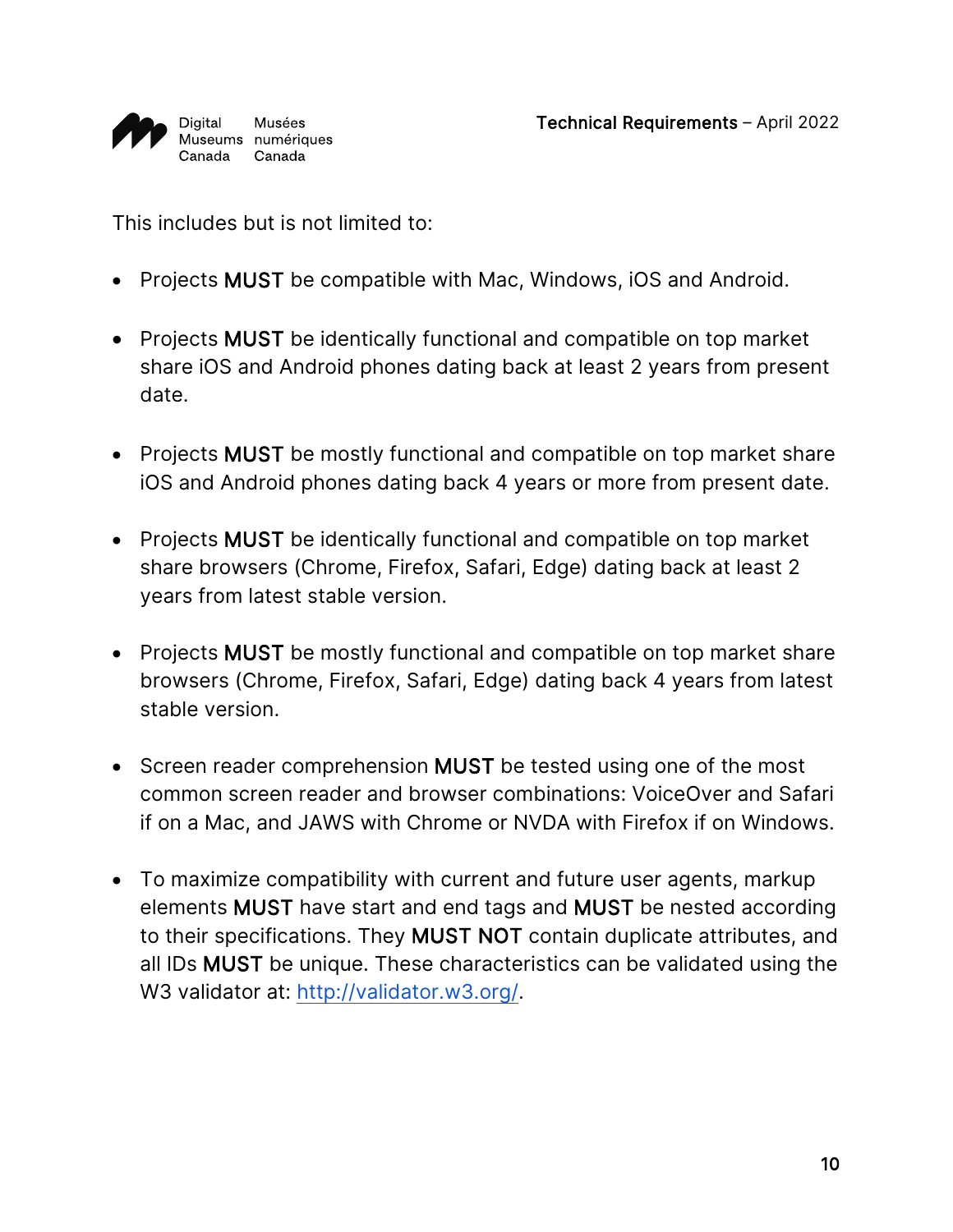

# <span id="page-10-0"></span>B) BEST PRACTICES

The DMC expects that all online projects will be developed following current and longstanding web development standards and best practices. This includes the choices of technologies, programming languages, platforms, frameworks and coding techniques.

The following sections detail specific technical best practices that are required for all DMC-funded online projects.

#### <span id="page-10-1"></span>1. Responsive Design

Online projects MUST be developed using responsive web design principles, meaning there is a single version of the project with a fluid presentation layer that adapts to any screen size.

A responsive web design approach includes:

- delivering site pages to all devices with the same URL and the same content, but not necessarily with the same layout structure
- a fluid grid design concept
- flexible images
- media queries and breakpoints

#### <span id="page-10-2"></span>2. Progressive Enhancement

Technologies MUST be chosen to ensure that the content of the online project is available to the greatest number of visitors regardless of technical, physical, or cognitive impairment.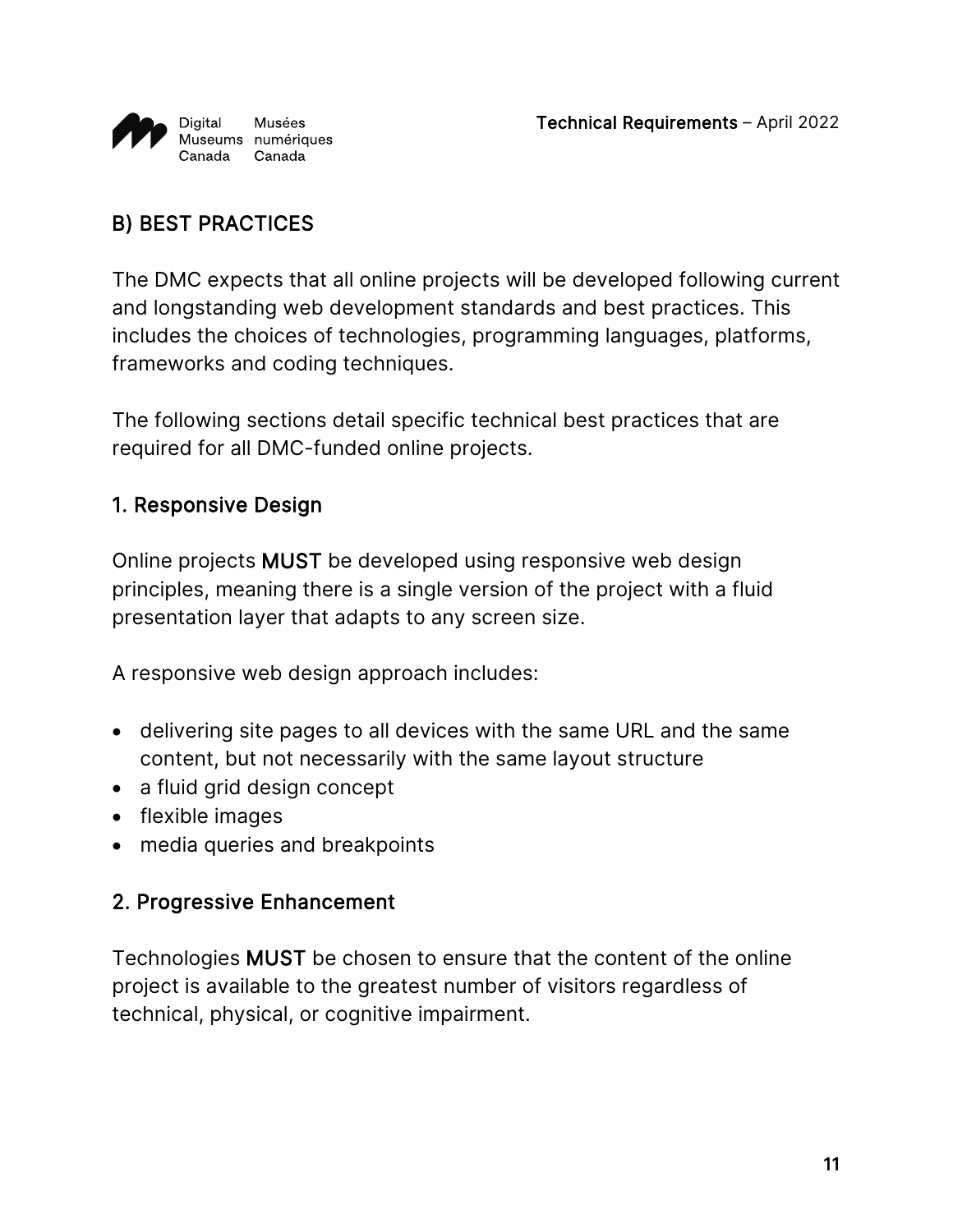

The core of every online project MUST be a base HTML version that presents all content in a simplified format, providing a basic level of user experience in all browsers.

The goal and idea behind progressive enhancement, is that no matter what technology layer(s) are removed (WebGL, JavaScript, CSS), pages MUST remain comprehensible and functional, although to a lesser degree.

All techniques used to enrich the user experience are encouraged and welcomed. However, they MUST do so unobtrusively. Unobtrusive JavaScript is the process or principle of JavaScript being used to complement and enhance the base HTML layer. It's the notion that using JavaScript MUST NOT be at the subjugation or dismissal of the underlying HTML and CSS layers.

By implementing unobtrusive scripting and progressive enhancement patterns in the design of online projects, we're ensuring that the components, pages, and entire sites degrade gracefully. Online project(s) will age less quickly when they conform to old and new technologies, assistive technologies, and various other miscellaneous criteria. There are a multitude of intrinsic and extrinsic factors that alter a user's experience, the only sustainable way to accommodate them is to build in a progressively enhanced manner.

In practice: Think about how best to represent information without JavaScript, using only CSS. Then think about it without the presentation layer (CSS), focusing only on semantic HTML.3. Transport Layer Security (TLS)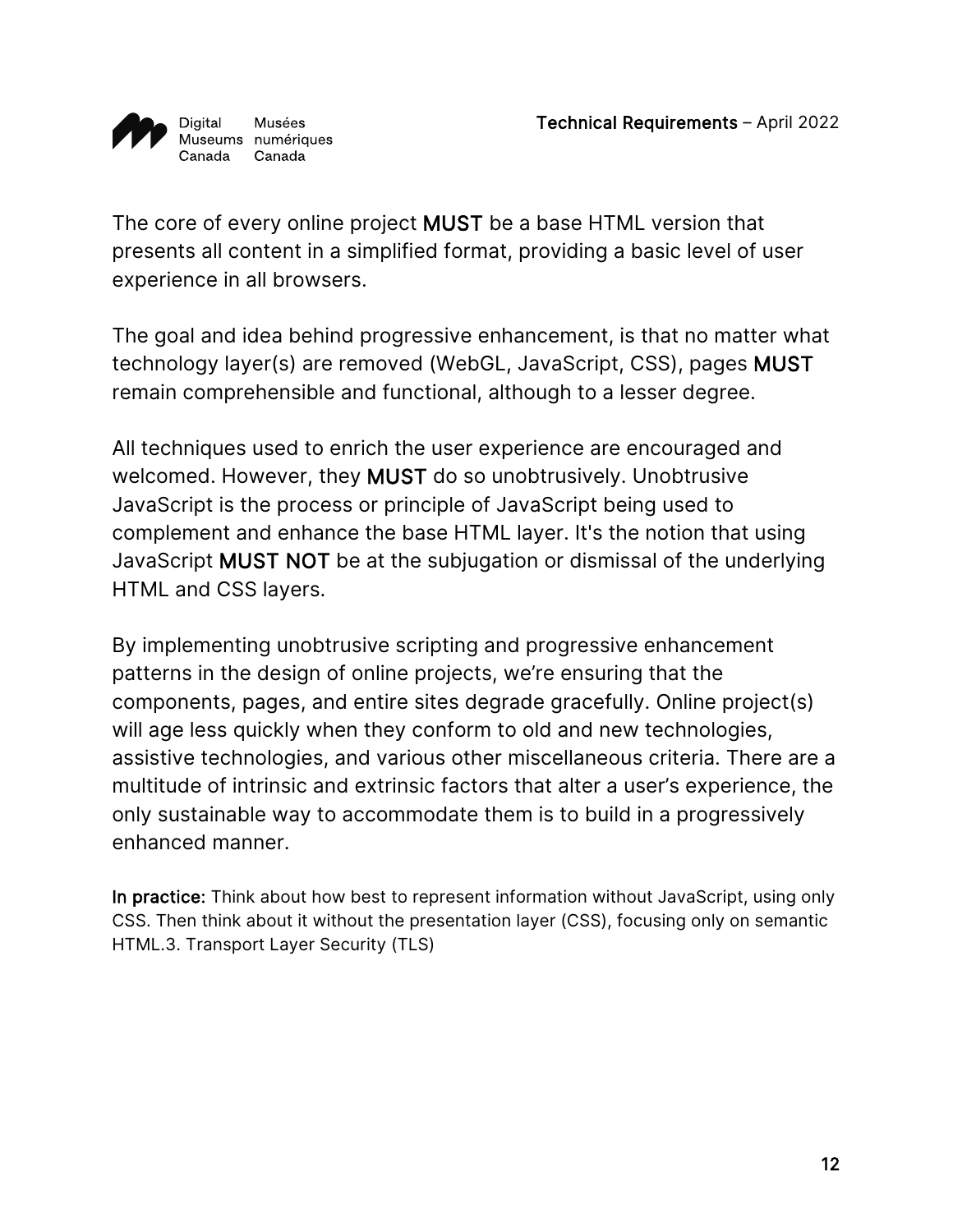

# <span id="page-12-0"></span>3. Transport Layer Security (TLS)

Online projects SHOULD use the Transport Layer Security (TLS) protocol throughout the site. Online projects MUST use the TLS protocol when users are required to input a username and password.

Permission MUST be obtained from the DMC for online projects soliciting users for any personal information (name, address, email address, etc.) that will be stored by the project and kept for use by the organization responsible for the online project.

• It is not necessary to use TLS when gathering information through formbased email feedback, nor when soliciting a user's nickname only (for example, to store a high score in an online game).

On pages using TLS, all hyperlinks to pages that do not use this protocol MUST use relative URLs once the user has sent a request to stop using TLS (for example, logout after opening a session).

### <span id="page-12-1"></span>4. Search Engine Optimization (SEO)

Online projects MUST be developed in a way that maximizes the following:

- Search engine findability and crawlability of the project's main pages
- Shareability of the project's main pages on social media
- How well the project's main pages display in search engine results pages
- Every page MUST include a unique HTML document title and meta description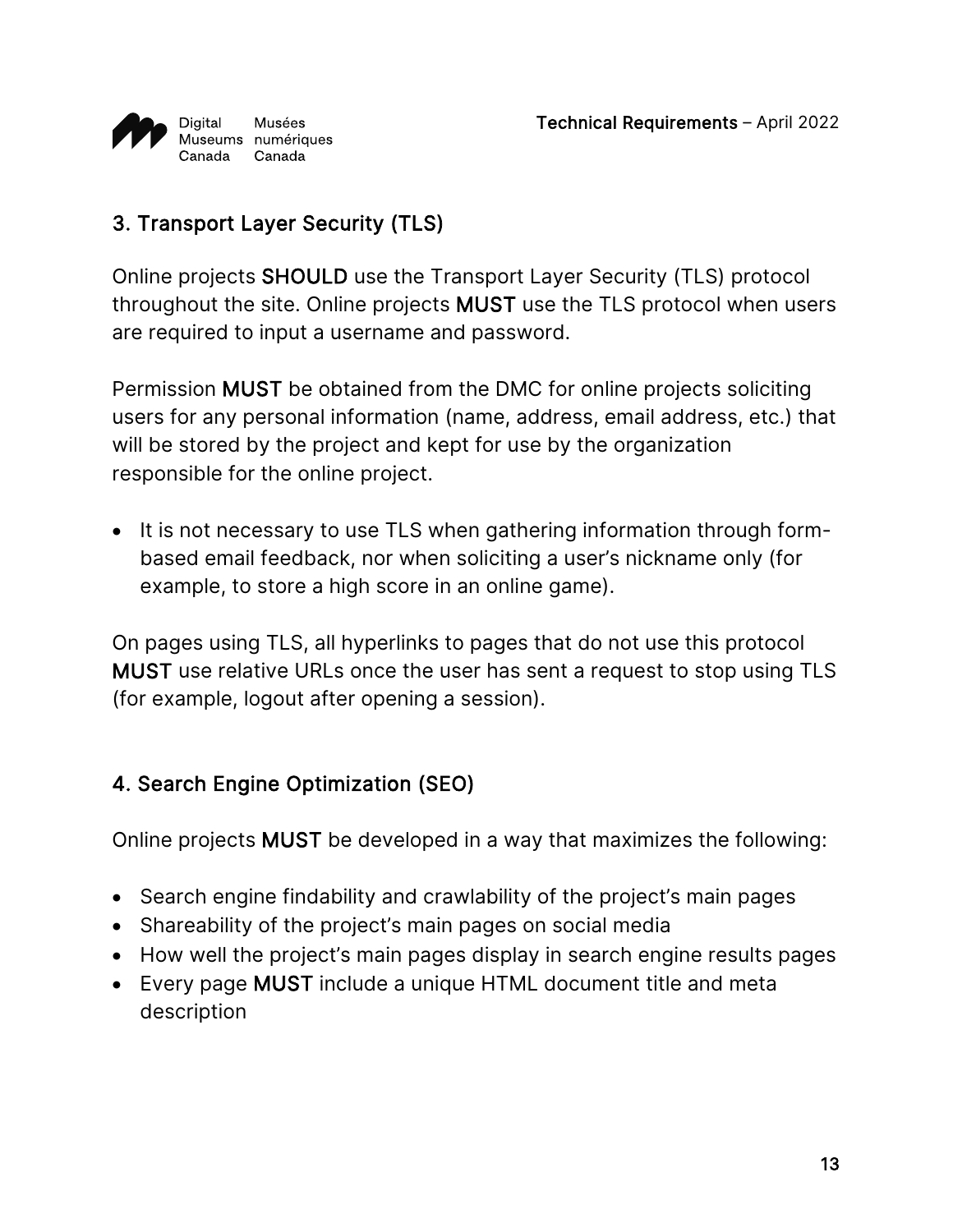

# <span id="page-13-0"></span>C) CONTENT ELEMENTS

DMC requires online projects to include certain content and features. Certain content MUST be represented in a manner consistent with these requirements, which are as follows:

#### <span id="page-13-1"></span>1. Home Page

The online product MUST include a home page for each language version of the product.

#### <span id="page-13-2"></span>2. Copyright

The project MUST include a full copyright statement identifying all rights holders for each language version.

#### <span id="page-13-3"></span>3. Credits Page

The project MUST include a page with full credits for each language version.

The credits page statement MUST acknowledge the financial participation of the Government of Canada as follows:

#### English

*This online project was developed with the support of the Digital Museums Canada investment program. Digital Museums Canada is managed by the Canadian Museum of History, with the financial support of the Government of Canada.*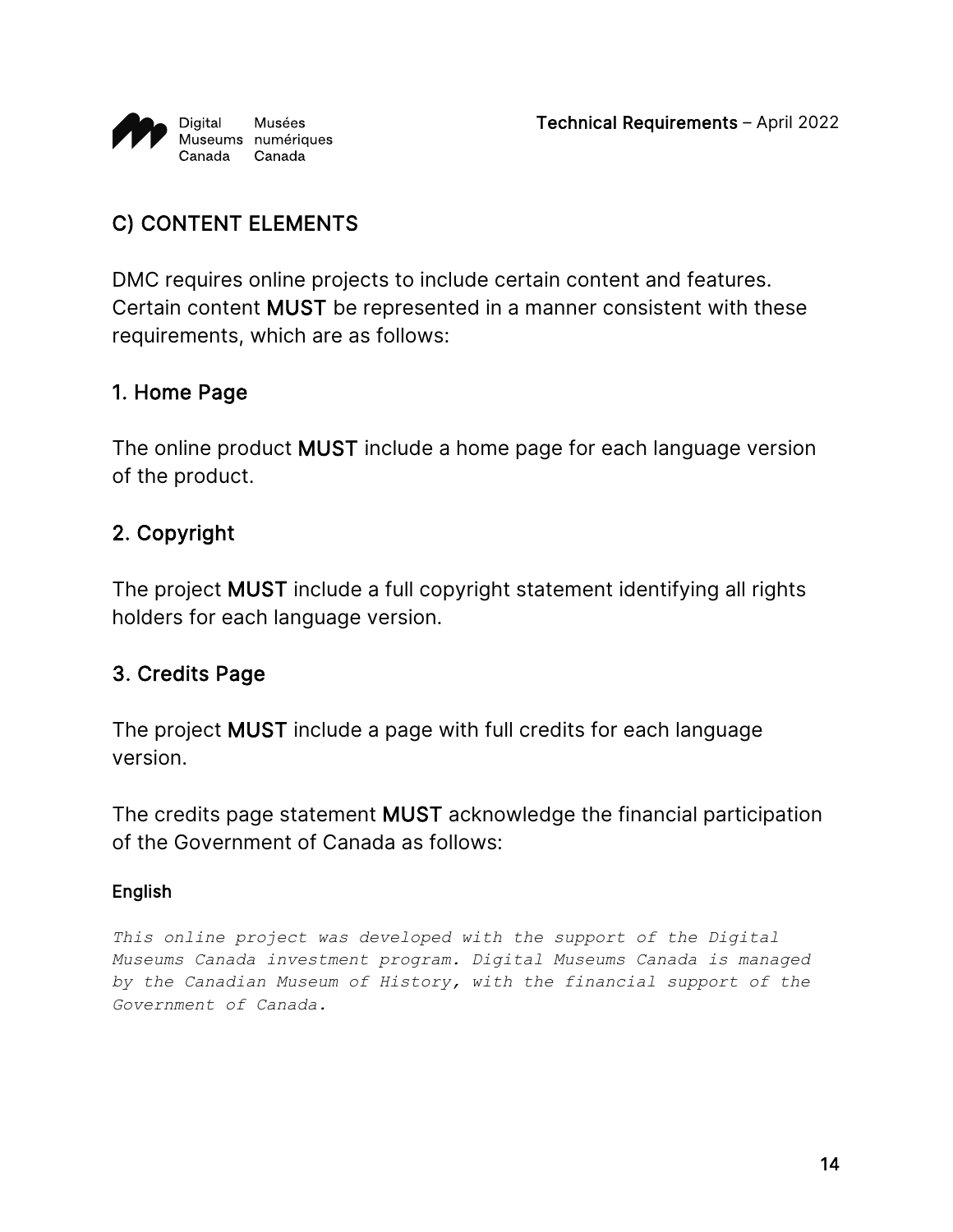

#### French

*Ce projet en ligne a été réalisé grâce au programme d'investissement Musées numériques Canada. Musées numériques Canada est administré par le Musée canadien de l'histoire avec le soutien financier du gouvernement du Canada.*

#### <span id="page-14-0"></span>4. Feedback Form

Online projects MUST include a simple HTML feedback form in each respective official language. The feedback form MUST be configured to send an email to the organization responsible for the project.

The feedback form MUST be organized in a logical order. Requirements for the form are as follows:

- The form MUST include an email field, comments text area, and a submission button followed by a clear button.
- Labels MUST be associated with their controls, and logical grouping of form elements MUST be contained with the <fieldset /> with a <legend /> for each group.
- Forms MUST be accessible; that means, functional and understandable via keyboard only or keyboard accompanied with a screen reader.

Users MUST be advised of the privacy issues associated with sending feedback through email as follows: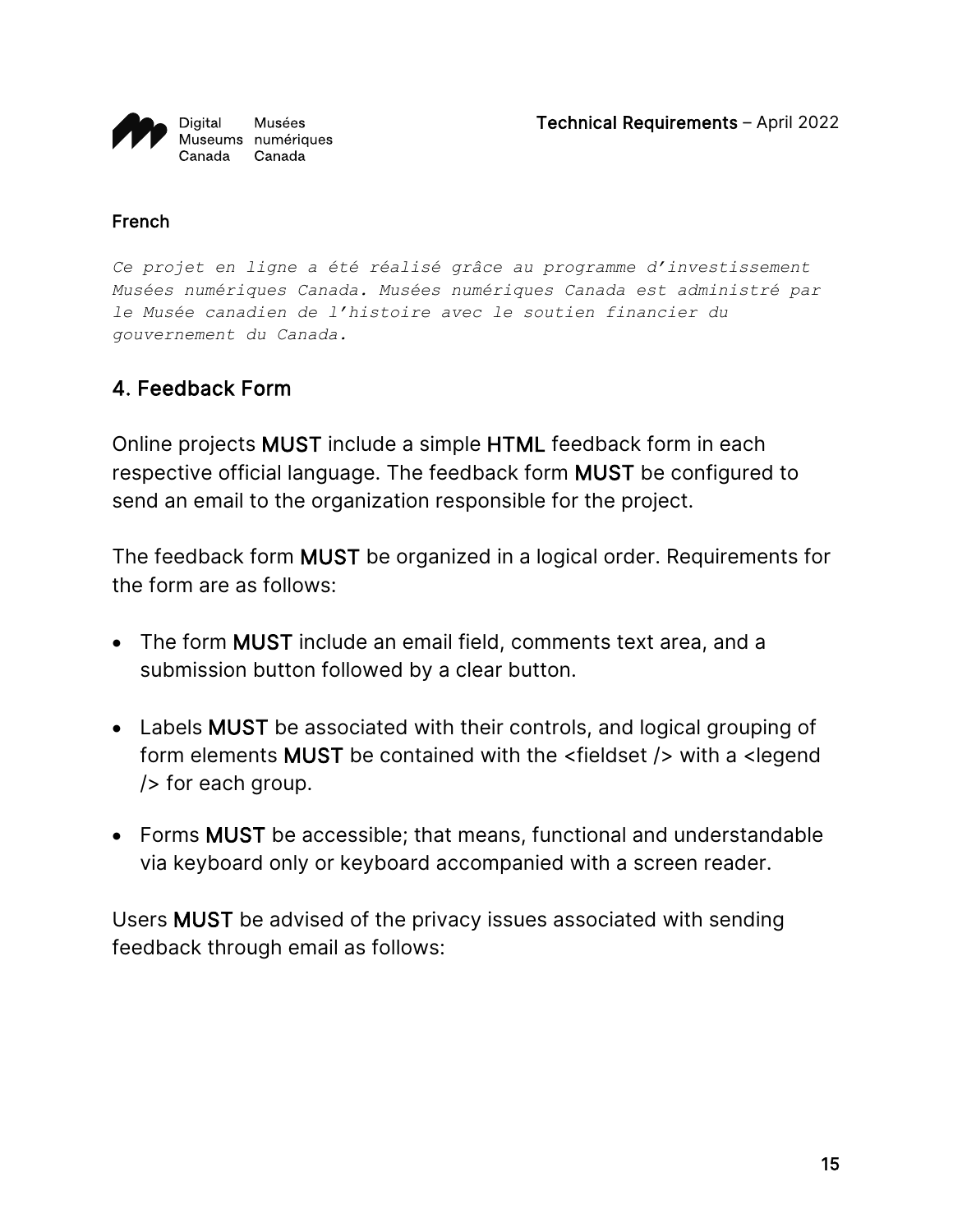

#### English

*The Internet is a public forum and electronic information can be intercepted. For reasons of security and privacy, we ask that you not send us any personal or confidential information, such as your Social Insurance Number (SIN), home or business address.* 

#### French

*L'Internet est un forum public et l'information électronique peut être interceptée. Pour des raisons de sécurité et de respect de la vie privée, nous vous demandons de ne pas nous faire parvenir de renseignements personnels ou confidentiels, tels votre numéro d'assurance sociale, l'adresse de votre domicile ou de votre bureau.*

#### <span id="page-15-0"></span>5. Sitemap Page

Online projects MUST include a sitemap page for each language version. That is, a hierarchically organized or nested list of links to all major sections and pages of your project, at least two directory levels deep.

#### <span id="page-15-1"></span>6. Multilingual Support

Online projects MUST be developed in Canada's two official languages, English and French and adhere to the following criteria:

- All content MUST be translated and available in both languages
- All project pages MUST have distinct URLs in each respective language
- It is NOT sufficient to merely link to the opposing language's home page
- Each page MUST have a language toggle link
- Selecting the language toggle **MUST** return the same page and content but in the opposing language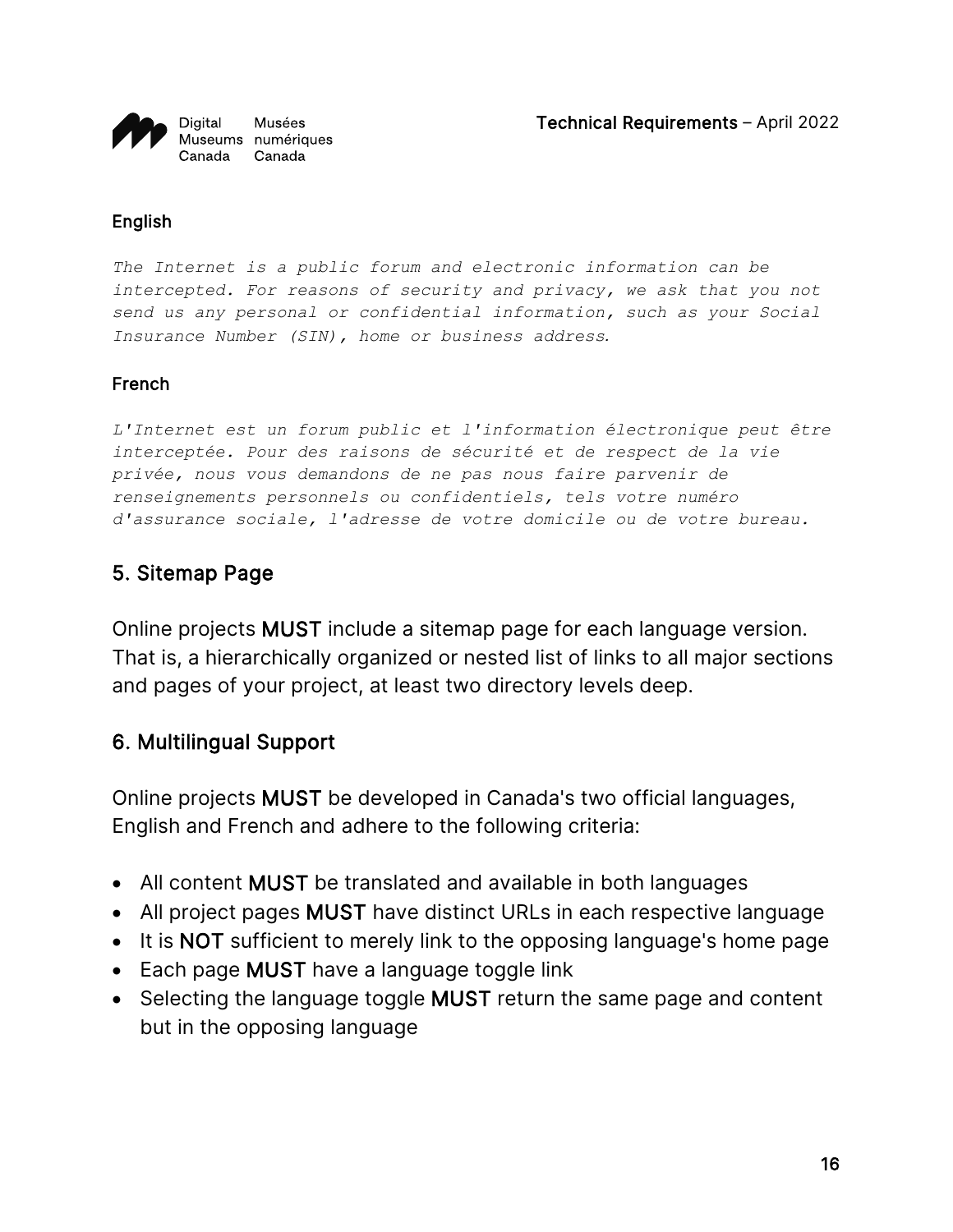

### <span id="page-16-0"></span>7. DMC Logo

Every page MUST distinctively include the DMC logo. The logo MUST appear on each page with adequate considerations made so that it is distinct (visually and programmatically) from other elements surrounding it. Any alternative to this requirement MUST be agreed upon by both parties.

The DMC will provide SVG copies of the DMC logo with DMC brand specifications upon request. The DMC logo MUST be marked up semantically and MUST link back to the DMC site. SVG format MUST be used for the web logo. The DMC logo MUST be implemented using the following HTML code:

#### English

```
<a href="https://www.digitalmuseums.ca"><img src="path/to/english/svg/image" 
alt="Digital Museums Canada" /></a>
```
#### French

```
<a href="https://www.museenumeriques.ca"><img src="path/to/french/svg/image" 
alt="Musées numériques Canada" /></a>
```
The DMC logo image MUST NOT form part of a client-side image map or CSS background-image without DMC's approval.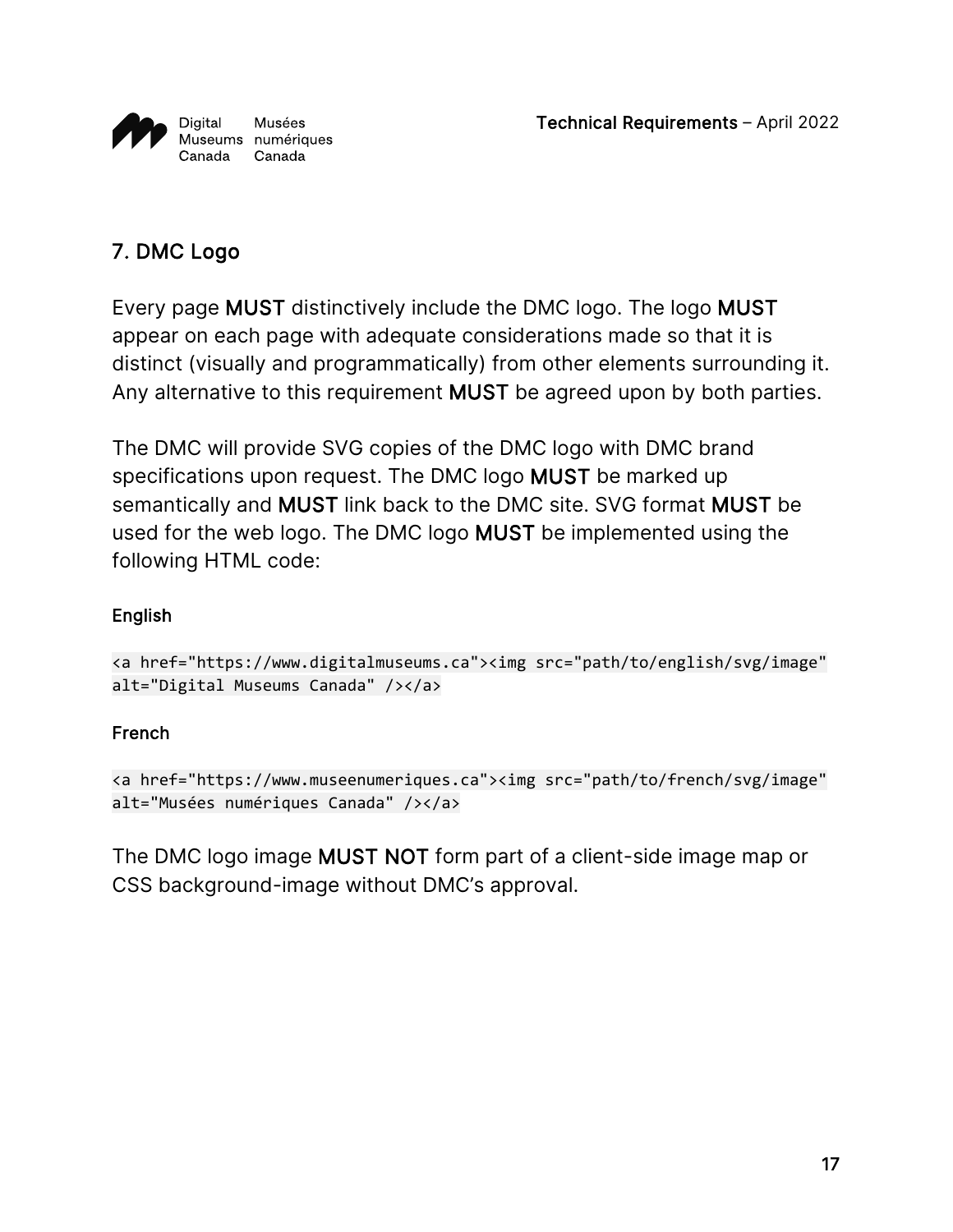

### <span id="page-17-0"></span>8. Web Analytics

Every page of the online project MUST include Google Analytics tracking code used to collect visitor data. For guidance and further details refer to Google's official *[Set up data collection \(for websites\)](https://support.google.com/analytics/answer/9304153?hl=en#add-tag)*[\[7\]](#page-18-6) .

The Analytics account MUST belong to the organization or developing agency and MUST have a property dedicated to the online project. A DMC user using the DMC provided email MUST be assigned to the site property and granted "Read and Analyze" access.

#### <span id="page-17-1"></span>9. Password Protection

During online product development, the site MUST be password protected so that search engines and the general public cannot access the site. Password protection MUST be done at the server level, rather than programmatically.